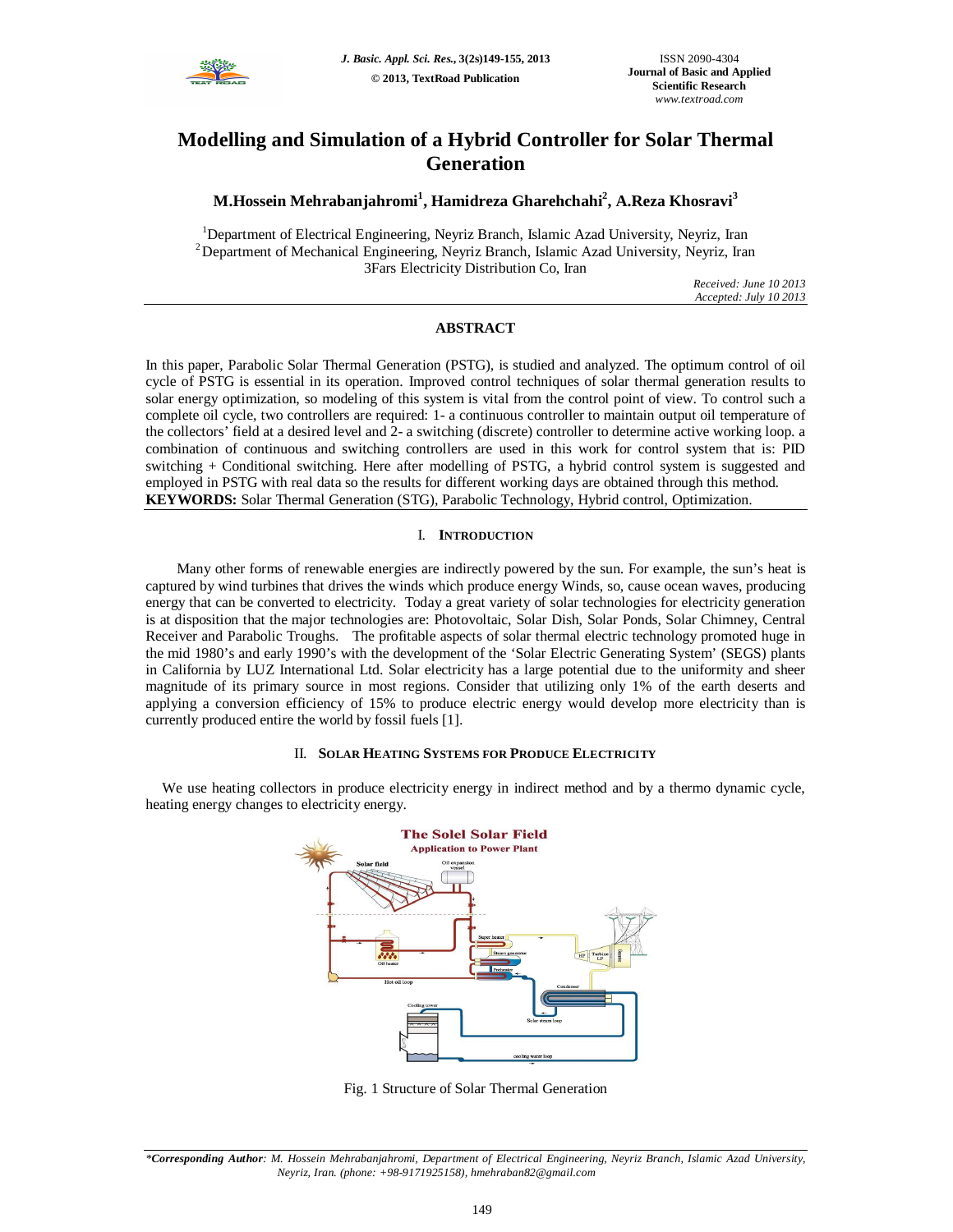Except solar chimney, efficiency of five other kinds is according to reflex light in a point or line and heating the heat transfer fluid (HTF) and all of these systems should tracking sun during the day to receive maximum energy from the sun*.*

### III. **SOLAR THERMAL GENERATION (PARABOLIC TECHNOLOGY)**

Shiraz STG (see figure 2) is the first solar thermal generation in Iran. Oil cycling involves collectors field, which combine of 48 collectors which place in 8 rows combine of 6 items. An other parts are connection pipeline, oil reservation tanks and heating converters.



Fig. 2 Shiraz thermal generation

This thermal generation design for electricity producing. Its collector field is from distributing kind. Shiraz STG, is kind of thermal generation which in it absorbed solar shining energy, and use in a thermodynamic process because of producing steam gas which can install a steam turbine or steam engine. Kind of usage collectors in this thermal generation are parabolic trough. Today's parabolic technology is the most economic and the best heating-electricity solar technology in the world and use for building STGs in large size and commercial aspects [2].

This STG combines of two principle cycles: oil cycle and steam cycle. In oil cycle, heat transfer fluid (HTF) makes heat by heated receiving pipe and comeback to a collection of heating transformer in which use of fluid in order to produce superheated steam with high pressure. In steam cycle, for producing electricity, superheated steam enters in an ordinary steam turbine-generator or in a steam engine-generator. External steam from turbine or engine to be heaped up in a standard condenser and comeback to heating transformer by water pomp in order to change to steam again. After pass of HTF from heating transformer, cool HTF will cycle again in collector field.

### *A. Collectors Field*

Collector has a parabolic surface in order to can concentrate sun direct ray on a receiver tube which place in parabola focal point. Heat transfer fluid pumps to inside of receiver tube and absorb transferred heat from receiver tube. These tube uses from concentrated sun shine in order to heat oil which extract from down parts of heat reservation tank. This oil cycle in collector field and comeback to the top of tank by a pomp which place in input of filed. Because of suitable heating adjectives of tank and the effect of thermoclin, oil will stay on top of tank and held in high temperature for a few days.

### *B. Oil cycle modelling*

Available model which explains dynamic of oil cycle, create situation for designer to simulate uncountable different work situations. This cause to a pro-designing which in real process has acceptable results. With use of contemporary energy equation for tube wall and oil and glasses coverage during the time of dt. We have below equation [2]:

$$
\rho_f C_f A_f \left( \frac{\partial T_f}{\partial t} + V_f \frac{\partial T_f}{\partial x} \right) = U_C \pi d_{ri} \left( T_m - T_f \right) \tag{1}
$$
\n
$$
\rho_m C_m A_m \left( \frac{\partial T_m}{\partial t} \right) = \eta_o G I_b - U_L \pi d_m \left( T_m - T_a \right) - U_C \pi d_{ri} \left( T_m - T_f \right) \tag{2}
$$

Write below equation for modelling solar direct shining for Iran's cities*.*

$$
I_b = I_0 \times (1 - C_{fa}) \left\{ 1 - \exp \left[ -0.075 \left( \frac{\pi}{2} - \theta_Z \right) \right] \right\}
$$
 (3)

For shiraz  $I_0 = 960 \left(\frac{W}{m^2}\right)$  and clouds average factor  $(C_{fa})$  for each month counted by Mr.Daneshyar.[5]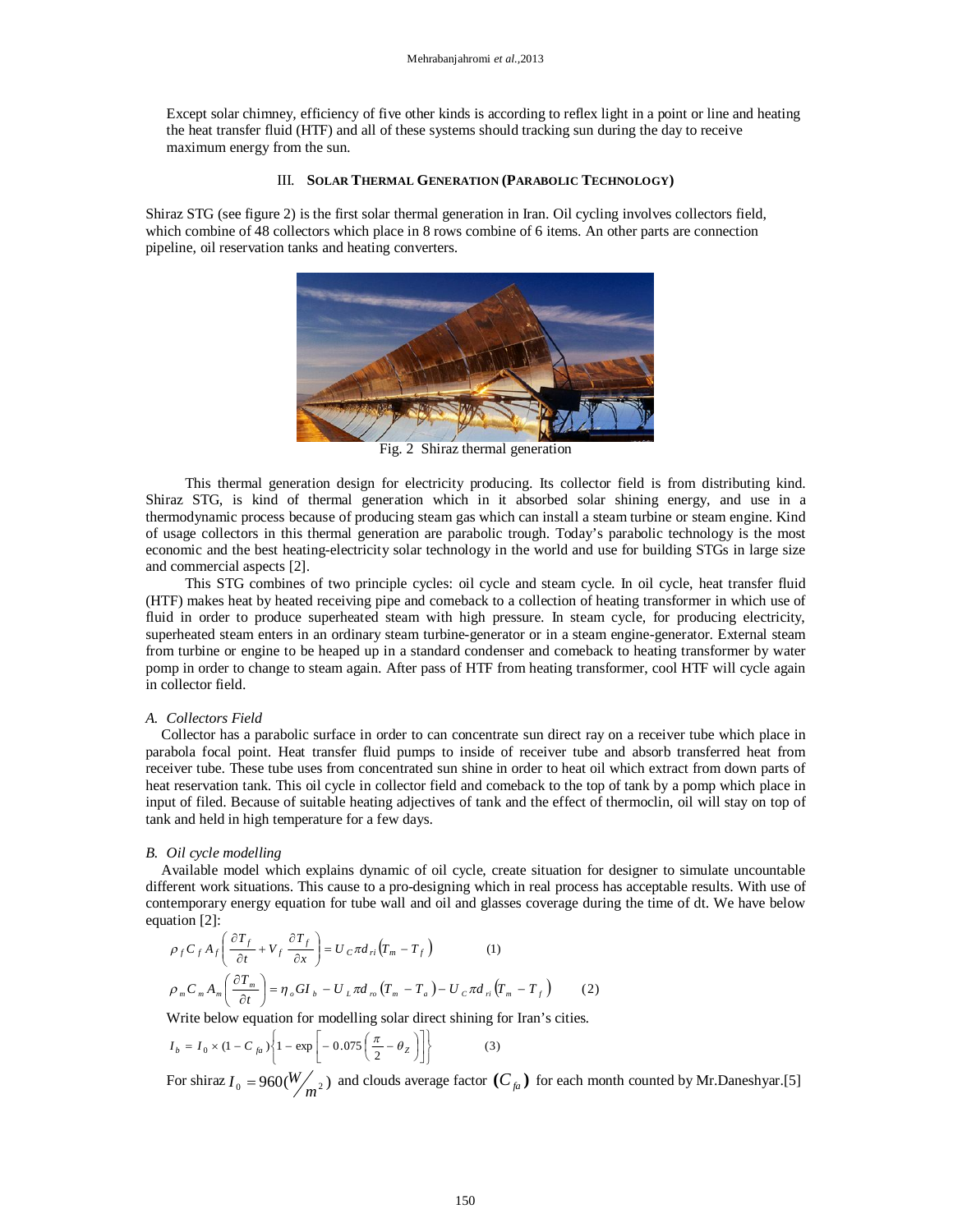### *C. Frequency response analysis*

In order to receive more information about process dynamic done, PRBS test in order to reach inputoutput data for counting process frequency response based on different work situations. Figure 5 shows the theory (with counting heat casualty) and reality in one point of work. As seen in special frequencies will reduce amplitude: but don't reach to zero: because the field heat casualty cause to damping this reduction.



### *D. Control of Solar Thermal Generations*

From a theoretical point of view, in most of researches which have been implemented in the field of control of solar thermal generations, only collectors' filed is considered. The objective of control system in a distributed collectors' field is usually to maintain the output oil temperature of the loop at a desired level in spite of disturbances such as changes in the solar irradiance level (for example, caused by clouds), mirror reflectivity, etc. This problem has attracted the attention of control engineers and researchers since behaviour of collectors' field is nonlinear and the governing equations are a set of nonlinear partial differential equations. In addition, the system is affected by disturbances such as unknown variation of solar radiation, wind velocity, variation of ambient temperature, etc. From a control point of view, in contrast to fossil fuel thermal generations which the amount of fuel is the main control parameter, in solar thermal generations solar radiation acts as a disturbance. In collectors' field, mass flow rate of oil is usually the control parameter. In the literature, the main purpose of analysis of solar thermal generations has been to develop a modern control strategy being able to cope with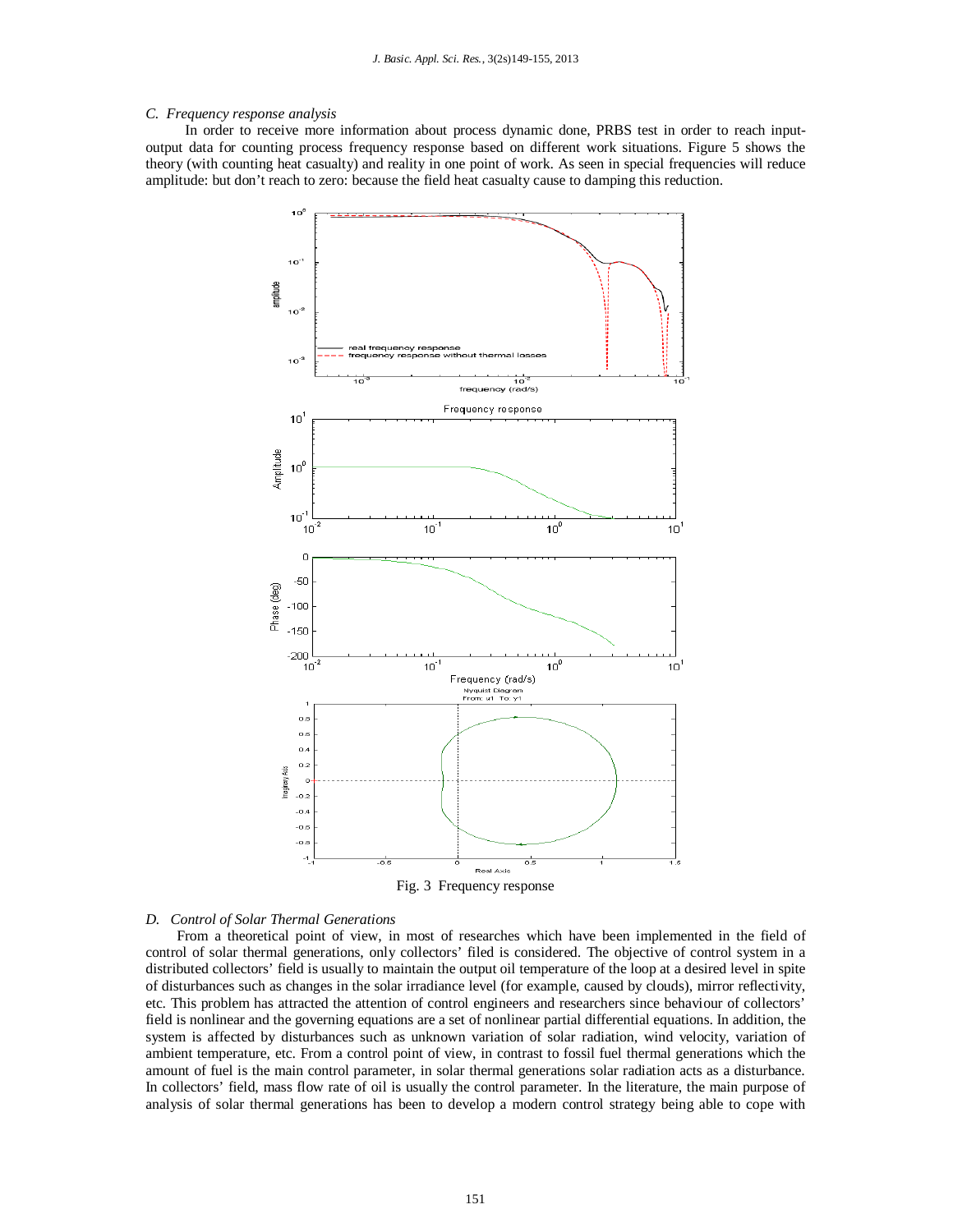changing dynamics of collectors' field (nonlinear terms and uncertainties) and disturbances (like variable solar irradiation).

### IV.**HYBRID CONTROL OF THE COMPLETE OIL CYCLE**

Most of the works in the control field of solar thermal generations have been concentrated on control of oil temperature of only collectors' field by means of oil mass flow rate. In those works, the reasons mentioned for using advanced control strategies are uncertain parameters, nonlinear equations and various disturbances. Because of switching nature of the oil cycle which causes changes of system field's equations and non-uniform disturbances such as solar irradiation during a day, a conventional continuous controller can't satisfy all design specifications for these different situations all together. In this thesis, the main objectives are study, modeling and design of a controller for the complete oil cycle as a hybrid system. In addition to the oil cycle hybrid modelling, two hybrid controllers structure will be introduced.

### A. *Controller Design for the Complete Oil Cycle*

The main objective of control of STG is generation of maximum uniform electricity in possible largest time during a day. It should be considered that it is not an optimization problem. This objective should be reached by the control system strategy. Based on this objective and design constraints in some components of the oil cycle (i.e. heat exchangers), following objectives are defined for design strategies of control system for the oil cycle:

The output oil temperature of collectors' field should be maintained at a desired level in spite of disturbances such as changes in the solar irradiation level (caused by clouds …), and system non-linearity.

To start generation of superheated vapor in the heat exchanger, a minimum level of hot oil mass flow rate should be reached.

### B. *Structure of the Oil Cycle Controller*

In design of controller structure for the oil cycle as a complex system following items should be considered:

Conventional mathematical models of real processes cannot take all aspects of reality into account. Simplifying assumptions have to be made and models are only approximations of reality. For linear approaches, a linear mathematical model of the plant is needed and finding one is not a trivial problem in many cases. Most of processes are nonlinear and time variant. Also, they may have an interaction with discrete dynamics caused by their nature or by control actions. Because of changing environmental conditions, such as ambient temperature, solar irradiation, humidity, etc., most processes are not time invariant. While in other thermal generating processes, the main source of energy (the fuel) can be manipulated as it is used as the main control variable, in solar energy systems, the main source of power which is solar radiation cannot be manipulated and furthermore it changes in a seasonal and in a daily basis, acting as a disturbance when considering it from a control point of view. Therefore, the only continuous control variable in the oil cycle is the amount of oil mass flow rate. But, according to the mentioned objectives, it is not possible to cover all situations by applying only one continuous controller on the oil mass flow rate of the cycle. Also, because of changes in environmental conditions during a day and considering design constraints, it is necessary to change working loops or add another working loop to the active loop. For example, when steam generation loop (loop 3) is active and by increasing oil mass flow rate, maximum design level of oil mass flow rate for the heat exchangers will be exceeded and it is not possible to control this situation by keeping oil mass flow rate constant or reducing it, because output oil temperature of the collectors' filed will overpass the desired level. So, tank's charging loop (loop 4) should be activated besides steam generation loop to store additional amount of oil mass flow rate (loop 6). Making decision on which loop should be activated in order to fulfill all the above objectives, is a control task and definition of a function to perform switching actions is a part of controller design.

 Based on the switching nature of the oil cycle and defined objectives in the previous section, structure of control system consists of two parts:

- a continuous controller for continuous subsystems
- a controller to make decision on switching actions

The objective of continuous controller is to hold output oil temperature of the collectors' field at its desired level in each continuous subsystem (working loop). The duty of the controller of switching actions which is a supervisory controller, is to determine suitable loop to be activated based on various situations and design constraints and determine proper gains for the continuous controller. For continuous controller, two methods are studied. The only control variable which can be determined by continuous controllers is the oil mass flow rate. Therefore, the output parameter of continuous controllers is the amount of working oil mass.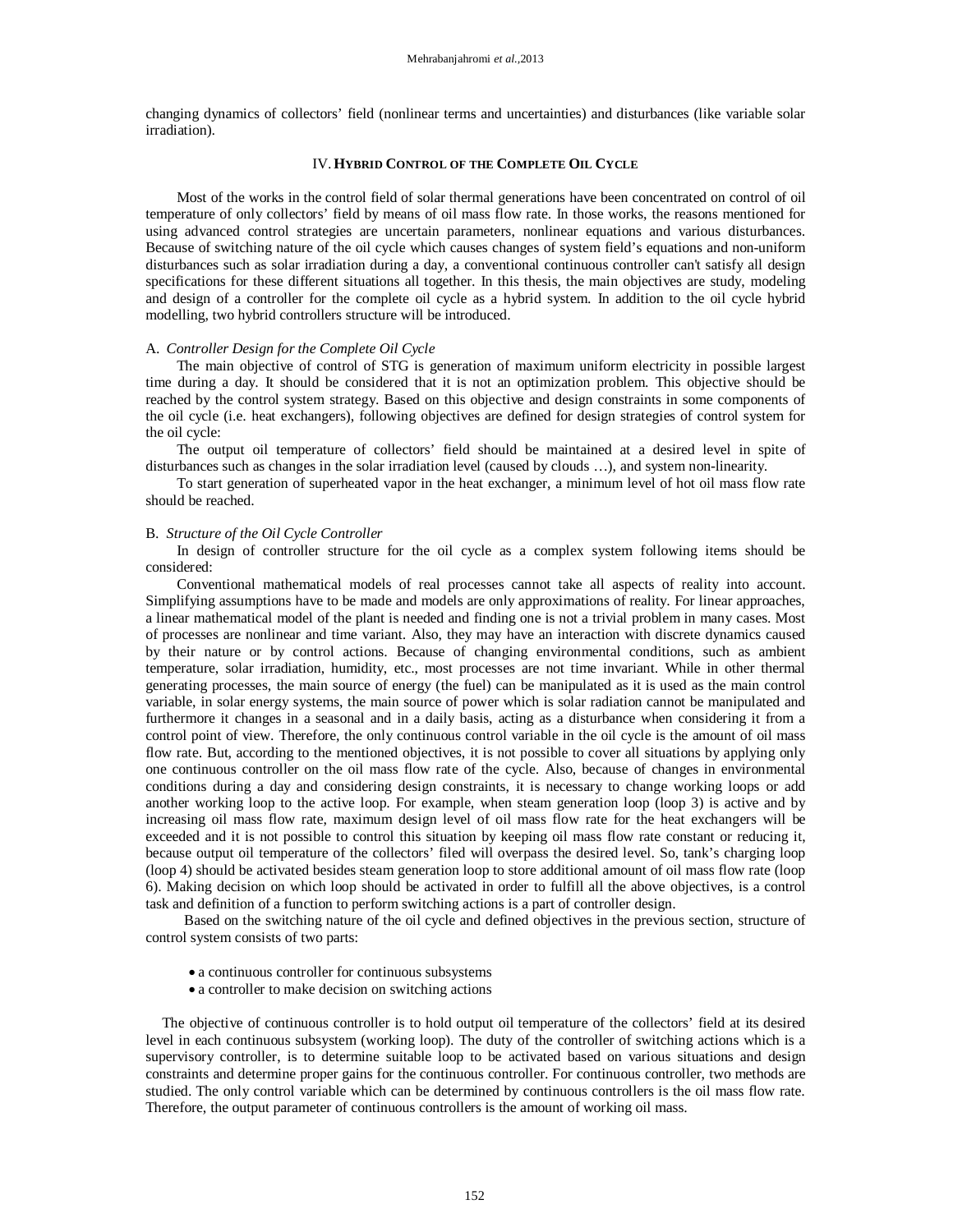### C. *Combinations of Controllers for the Controller System*

In this combination, switched dynamical system was employed. Figure 4 shows a block diagram of the controller structure of the combination and the continuous subsystem.



Fig. 4 Block diagram of the controller structure

### D. *Simulation Results for a Hot and a Cold Day*

 Simulation is performed for two different days: for a hot day (Jun. 15th) and for a cold day (Nov. 15th). For each day various conditions are studied. White noise is added to all solar irradiation models. Wind velocity is assumed to be constant during the day. In the following figures, these points should be considered:

- Total number of the collectors' field lines is 8 and is scaled to 1 for the simulation purpose; it means that by taking one line out of tracking, the number of active collectors' field lines is 7/8.

- P-C stands for PID switching controller-Conditional switching controller.
- Parameters and gains of continuous controllers are fixed for all cases.
- Gains of PID switching controller are:

$$
K_{P} = \begin{cases} -0.005 & abs(e) > 10 \\ -0.0025 & 4 < abs(e) \le 10 \\ -0.001 & 0 \le abs(e) \le 4 \end{cases} \qquad K_{d} = \begin{cases} -0.08 & abs(e) > 0.12 \\ -0.035 & 0.05 < abs(e) \le 0.12 \\ -0.01 & 0 \le abs(e) \le 0.05 \end{cases}
$$

 $K_i = -0.00000001$  for all e

The simulation results are presented for following cases:

- 1- Jun. 15th, without moving clouds
- 2- Nov. 15th, with moving clouds

Set points for charge and discharge oil mass flow rate of the storage tank are presented in Table 1. 'chg' is the set point for charge of the tank and 'dchg' is the set point for discharge of the tank. During charge time, excessive amount of oil mass flow rate of collectors' field relative to 'chg' is stored in the tank. While the storage tank is discharged, amount of oil mass flow rate through heat exchanger is kept constant equal to 'dchg', and any deficiency of hot oil mass flow rate of collectors' field is compensated by using stored hot oil in the tank.

In Fig. 1, the model of solar irradiation without moving clouds is shown. Jun. 15th is one of hottest days of the year in which the storage tank may be fully charged.

| Table1. Set points of oil mass flow rate for charge and discharge |  |
|-------------------------------------------------------------------|--|
|-------------------------------------------------------------------|--|

|      |       |                  |  | $1 \t 2 \t 3 \t 4 \t 5 \t 6 \t 7$ |  |                                             |
|------|-------|------------------|--|-----------------------------------|--|---------------------------------------------|
| chg  | 14.98 | $\sim$ 15 $\sim$ |  | 14.8 14.7 14.98 11.6 14.7 11.4    |  |                                             |
| dchg |       |                  |  |                                   |  | 13.41 13.5 13.4 13.5 13.41 11.23 13.5 11.01 |

### V. **RESULT AND CONCLUSION**

Solar thermal Generation (STG) is a nonlinear energy transformer system, and the input power is solar radiations that change over the time. A combination of actual and simulation data have been employed for this task. Moreover different models for the system have been presented and studied. In the proposed model the input and output have been assumed to be the entering oil flow and outgoing oil temperature. Improved control techniques of solar thermal generation results to solar energy optimization, so modeling of this system is necessary from the control view.

This combination for control system of complete oil cycle is hybrid systems, too. Simulation results of the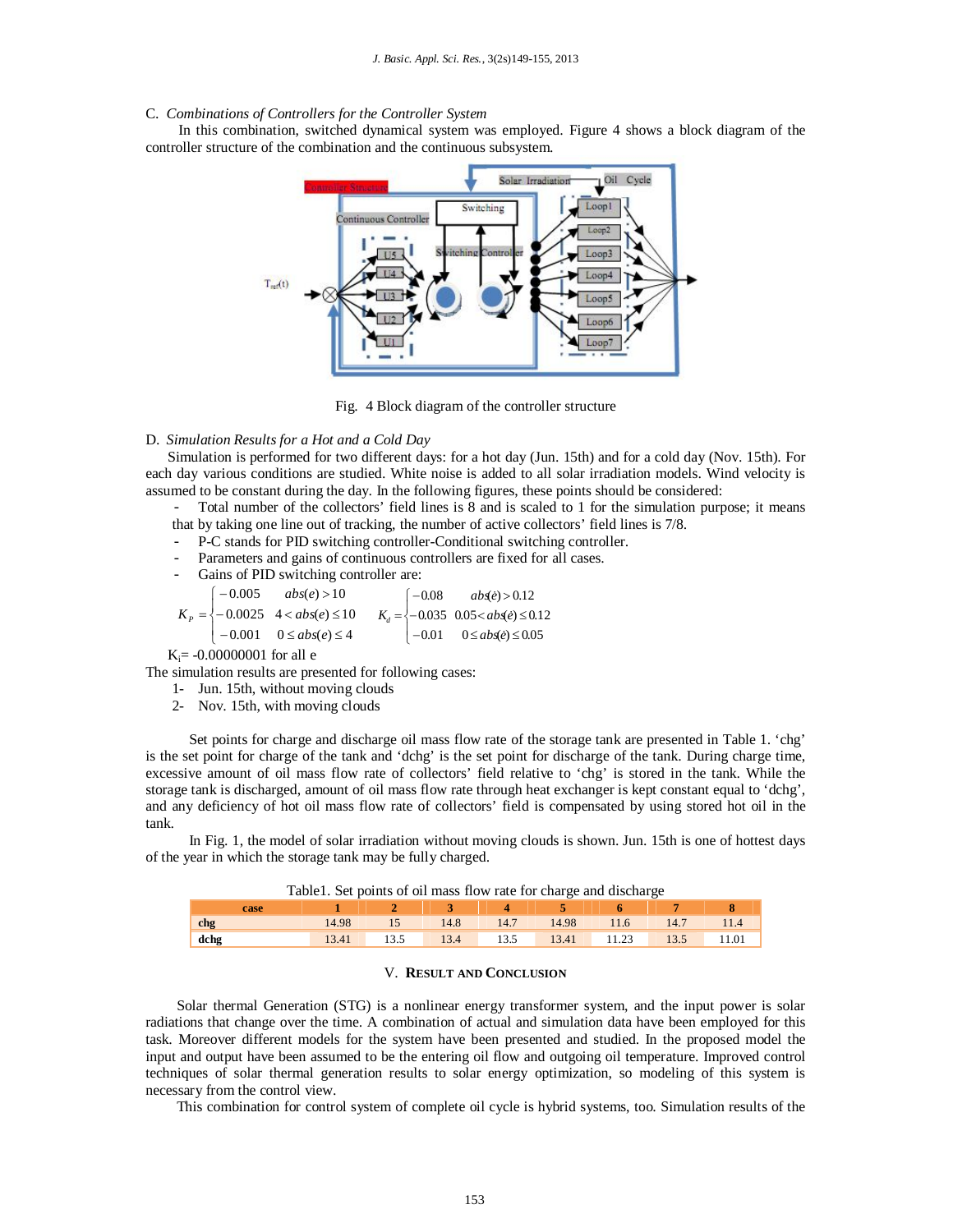complete oil cycle and the control systems show that applied control systems can manage the oil cycle in different situations especially in presence of large step disturbances (moving clouds) and white noise. By applying such control systems, it is found that the behavior of the controlled system is stable.

In general we need a model of the system in order to control it as much as better and easier. The numerical models for simulation of a thermal generation have an important role in design of different control methods. They avoid time-consuming and costly adjustment experiments in STGs. We can use more effective control methods and better modeling leading to better responses, in order to have collector field with more work time. Nonlinear model describe thermal generation manner in each operational point.



Fig. 7 Collectors' field output oil temperature